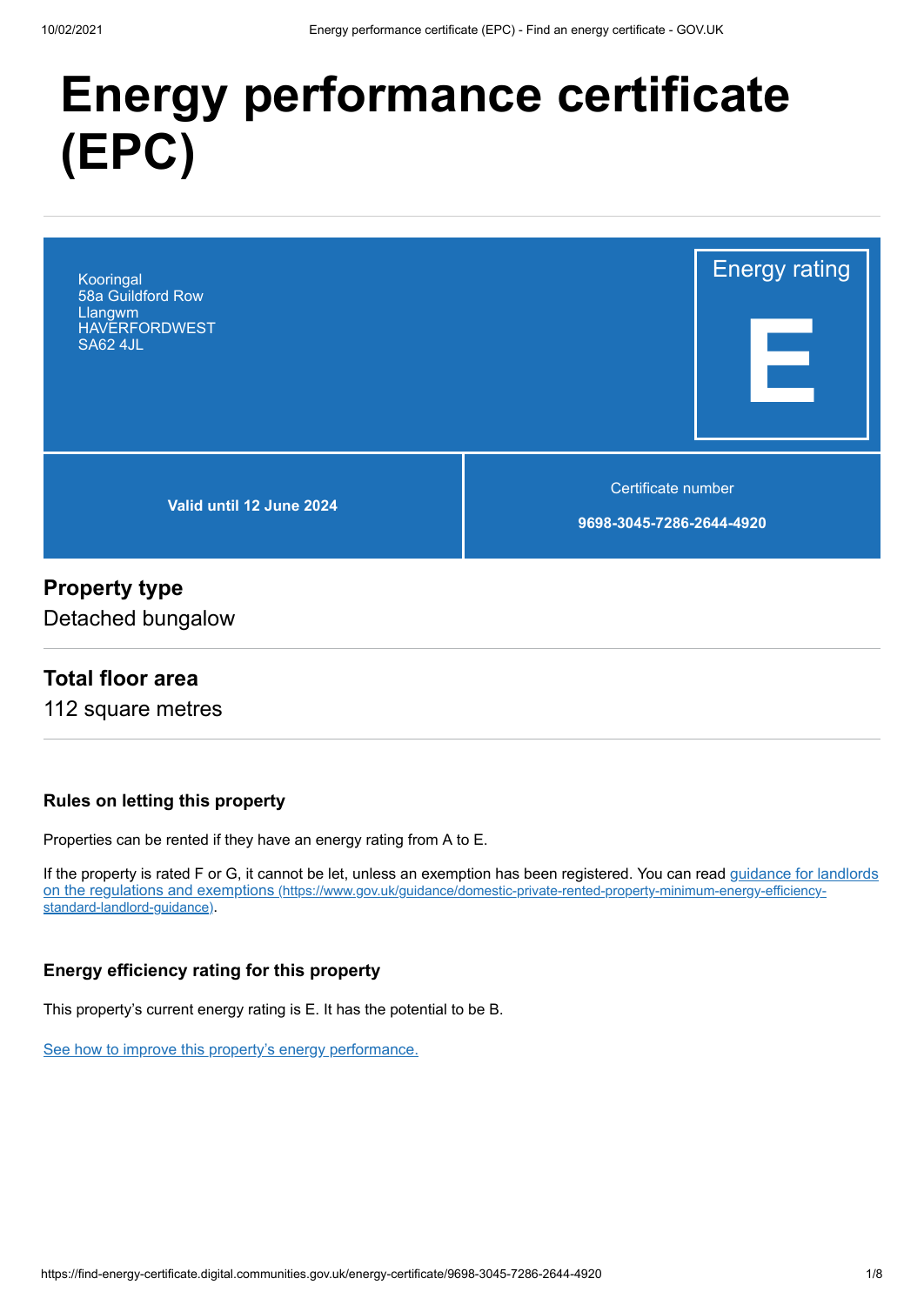| <b>Score</b> | <b>Energy rating</b> | <b>Current</b> | <b>Potential</b> |
|--------------|----------------------|----------------|------------------|
| $92 +$       |                      |                |                  |
| 81-91        | Β                    |                | 83<br>B          |
| 69-80        | $\mathbf C$          |                |                  |
| 55-68        | D                    |                |                  |
| 39-54        | Е                    | $53$   E       |                  |
| $21 - 38$    | F                    |                |                  |
| $1 - 20$     | G                    |                |                  |

The graph shows this property's current and potential energy efficiency.

Properties are given a rating from A (most efficient) to G (least efficient).

Properties are also given a score. The higher the number the lower your fuel bills are likely to be.

The average energy rating and score for a property in England and Wales are D (60).

#### **Breakdown of property's energy performance**

This section shows the energy performance for features of this property. The assessment does not consider the condition of a feature and how well it is working.

Each feature is assessed as one of the following:

- very good (most efficient)
- good
- average
- $\bullet$ poor
- very poor (least efficient)

When the description says 'assumed', it means that the feature could not be inspected and an assumption has been made based on the property's age and type.

| <b>Feature</b> | <b>Description</b>                                   | Rating  |
|----------------|------------------------------------------------------|---------|
| Wall           | Timber frame, as built, insulated (assumed)          | Good    |
| Wall           | System built, as built, partial insulation (assumed) | Average |
| Roof           | Pitched, 50 mm loft insulation                       | Poor    |
| Window         | Mostly double glazing                                | Average |
| Main heating   | Boiler and radiators, oil                            | Good    |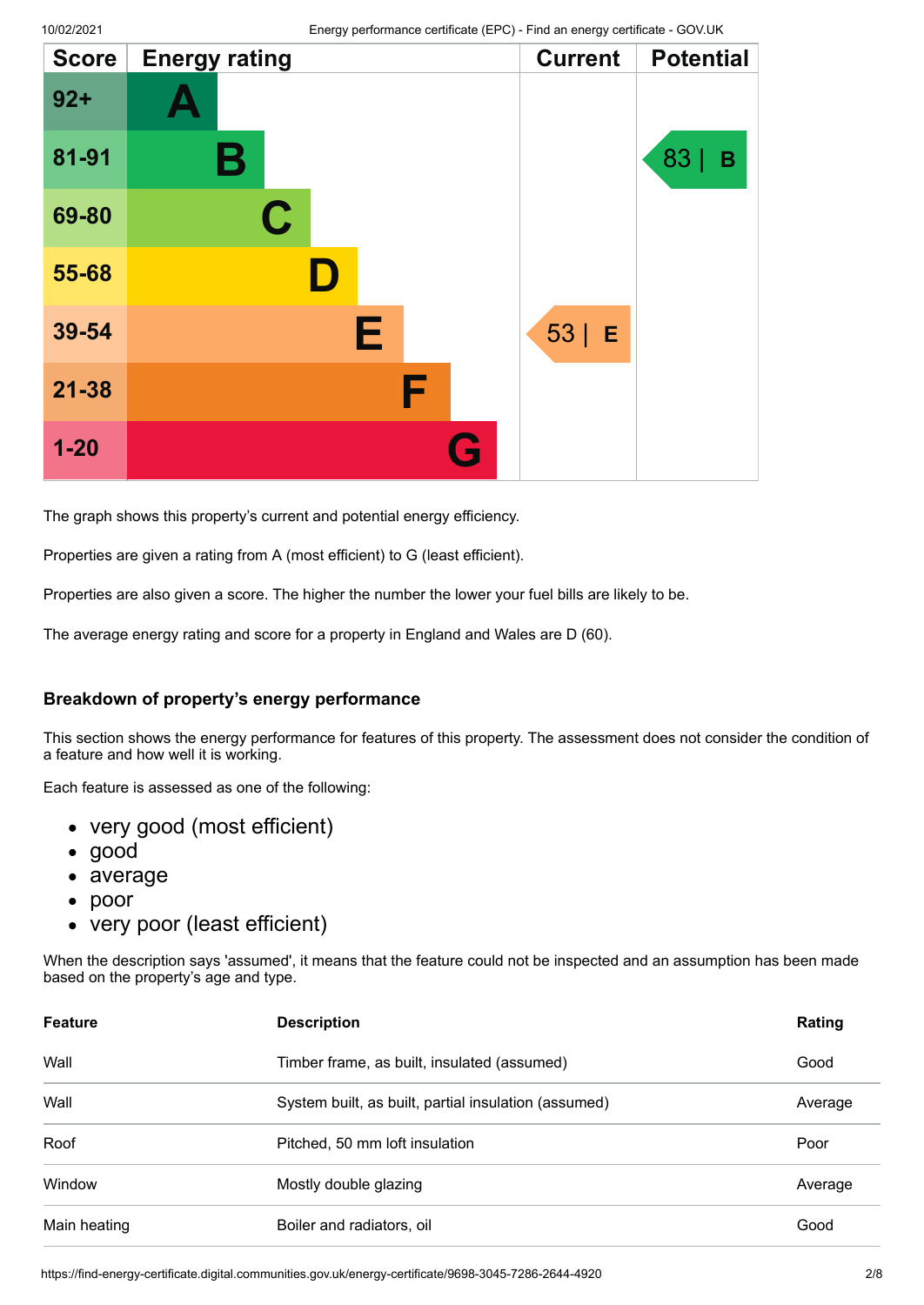10/02/2021 Energy performance certificate (EPC) - Find an energy certificate - GOV.UK

| <b>Feature</b>       | <b>Description</b>                          | Rating |
|----------------------|---------------------------------------------|--------|
| Main heating control | Programmer, room thermostat and TRVs        | Good   |
| Hot water            | From main system, no cylinder thermostat    | Poor   |
| Lighting             | Low energy lighting in 15% of fixed outlets | Poor   |
| Floor                | Suspended, no insulation (assumed)          | N/A    |
| Secondary heating    | Room heaters, dual fuel (mineral and wood)  | N/A    |

# **Primary energy use**

The primary energy use for this property per year is 255 kilowatt hours per square metre (kWh/m2).

#### What is primary energy use?

#### **Environmental impact of this property**

One of the biggest contributors to climate change is carbon dioxide (CO2). The energy used for heating, lighting and power in our homes produces over a quarter of the UK's CO2 emissions.

#### **An average household produces**

#### **This property produces**

6.9 tonnes of CO2

6 tonnes of CO2

### **This property's potential production**

2.8 tonnes of CO2

By making the [recommended changes](#page-3-0), you could reduce this property's CO2 emissions by 4.1 tonnes per year. This will help to protect the environment.

Environmental impact ratings are based on assumptions about average occupancy and energy use. They may not reflect how energy is consumed by the people living at the property.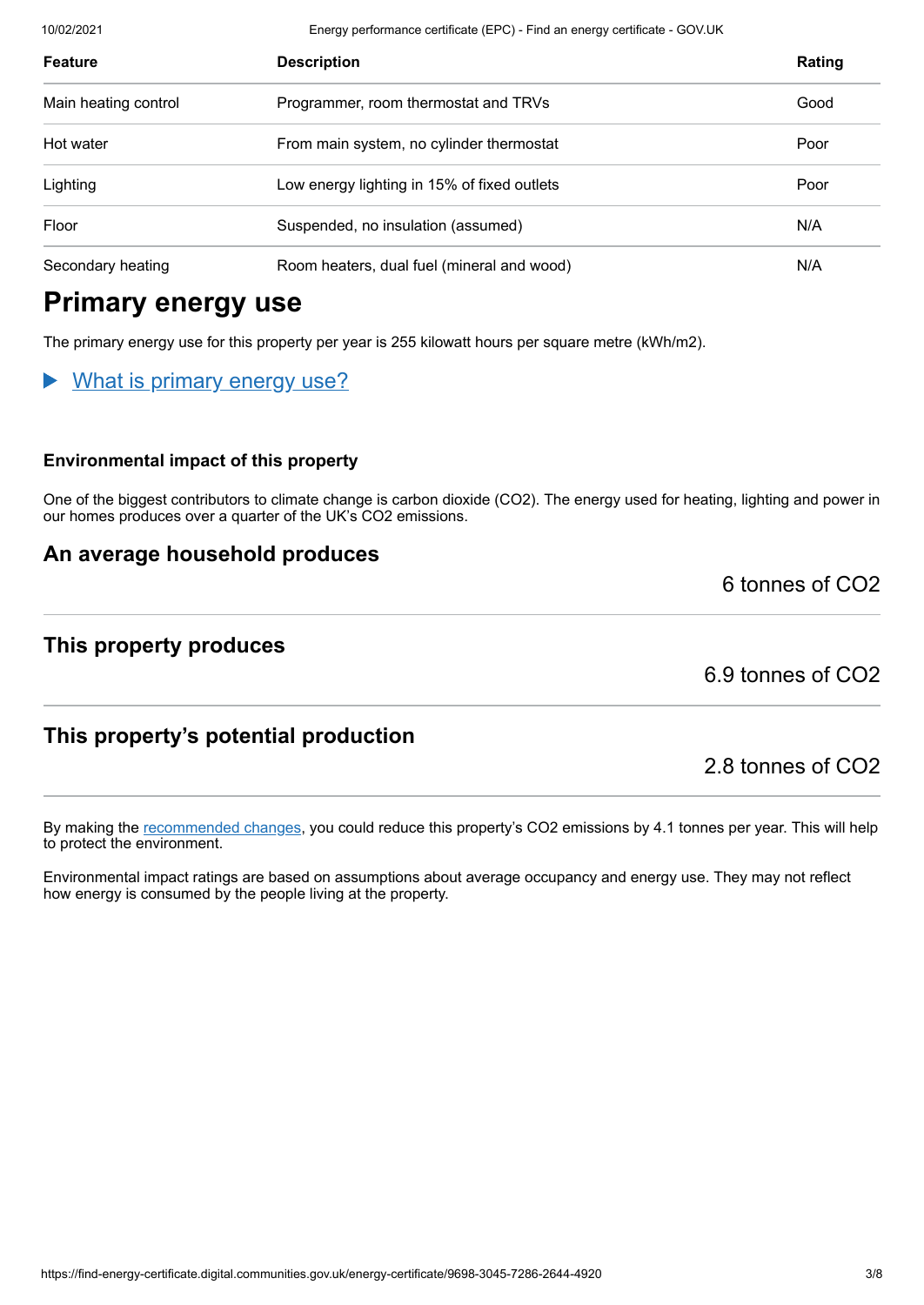Potential energy

rating

#### <span id="page-3-0"></span>**How to improve this property's energy performance**

Making any of the recommended changes will improve this property's energy efficiency.

If you make all of the recommended changes, this will improve the property's energy rating and score from  $E(53)$  to B (83).

#### What is an energy rating?  $\blacktriangleright$

| Recommendation 1: Increase loft insulation to<br><b>270 mm</b> |               |
|----------------------------------------------------------------|---------------|
| Increase loft insulation to 270 mm                             |               |
| <b>Typical installation cost</b>                               |               |
|                                                                | £100 - £350   |
| <b>Typical yearly saving</b>                                   | £177          |
| Potential rating after carrying out recommendation 1           |               |
|                                                                | 58 D          |
| <b>Recommendation 2: Floor insulation</b>                      |               |
| Floor insulation                                               |               |
| <b>Typical installation cost</b>                               |               |
|                                                                | £800 - £1,200 |
| <b>Typical yearly saving</b>                                   |               |
|                                                                | £177          |
| Potential rating after carrying out recommendations 1 and 2    |               |
|                                                                | 64            |
|                                                                |               |
|                                                                |               |

**Recommendation 3: Low energy lighting**

Low energy lighting

#### **Typical installation cost**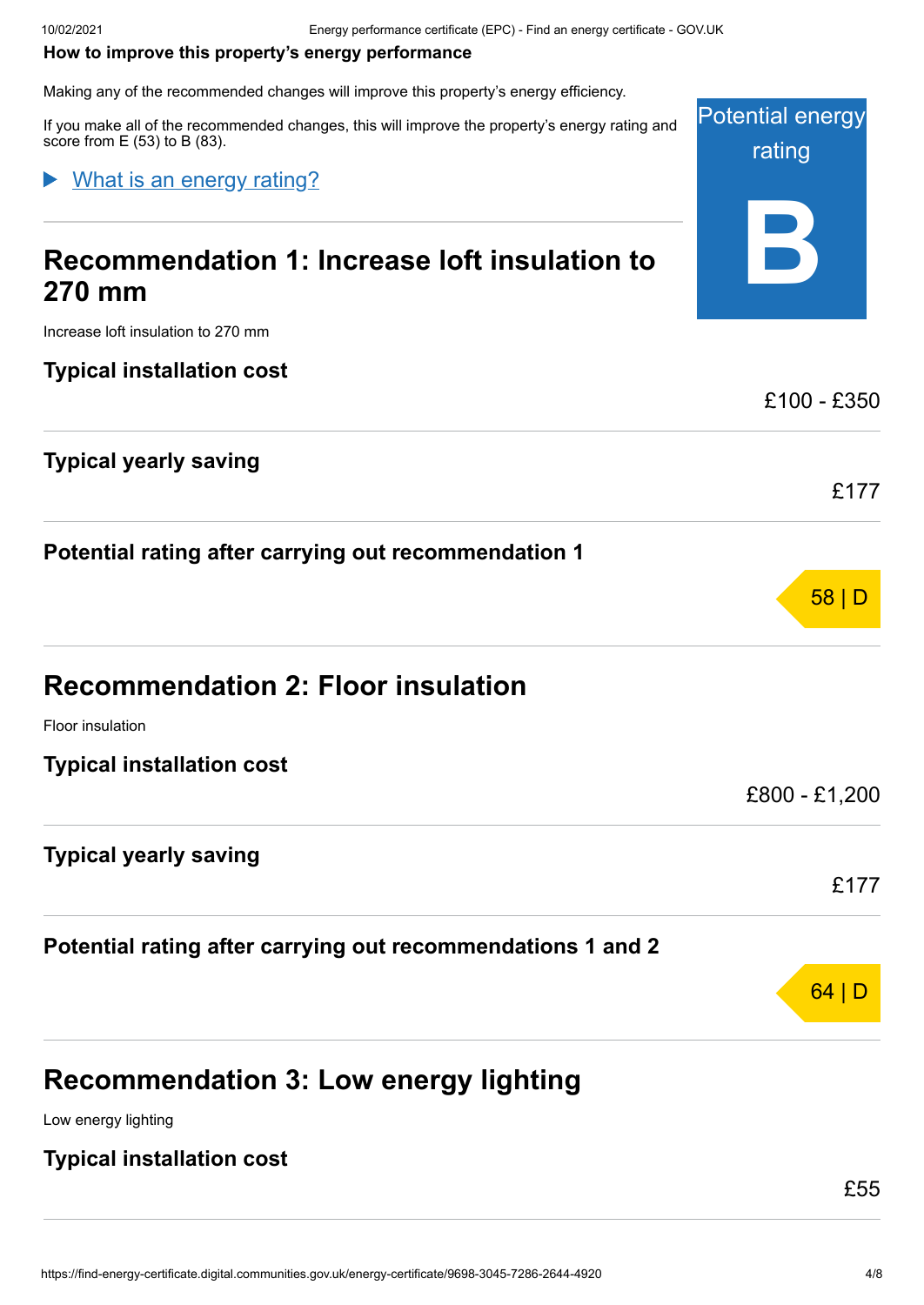|                                                                | £40             |
|----------------------------------------------------------------|-----------------|
| Potential rating after carrying out recommendations 1 to 3     |                 |
|                                                                | 65 D            |
| Recommendation 4: Hot water cylinder thermostat                |                 |
| Hot water cylinder thermostat                                  |                 |
| <b>Typical installation cost</b>                               |                 |
|                                                                | £200 - £400     |
| <b>Typical yearly saving</b>                                   |                 |
|                                                                | £92             |
| Potential rating after carrying out recommendations 1 to 4     |                 |
|                                                                | 68 D            |
| Recommendation 5: Replace boiler with new condensing<br>boiler |                 |
| Condensing boiler                                              |                 |
| <b>Typical installation cost</b>                               |                 |
|                                                                | £2,200 - £3,000 |
| <b>Typical yearly saving</b>                                   |                 |
|                                                                | £67             |
| Potential rating after carrying out recommendations 1 to 5     |                 |
|                                                                | $70$   C        |
| <b>Recommendation 6: Solar water heating</b>                   |                 |
| Solar water heating                                            |                 |
| <b>Typical installation cost</b>                               |                 |

£4,000 - £6,000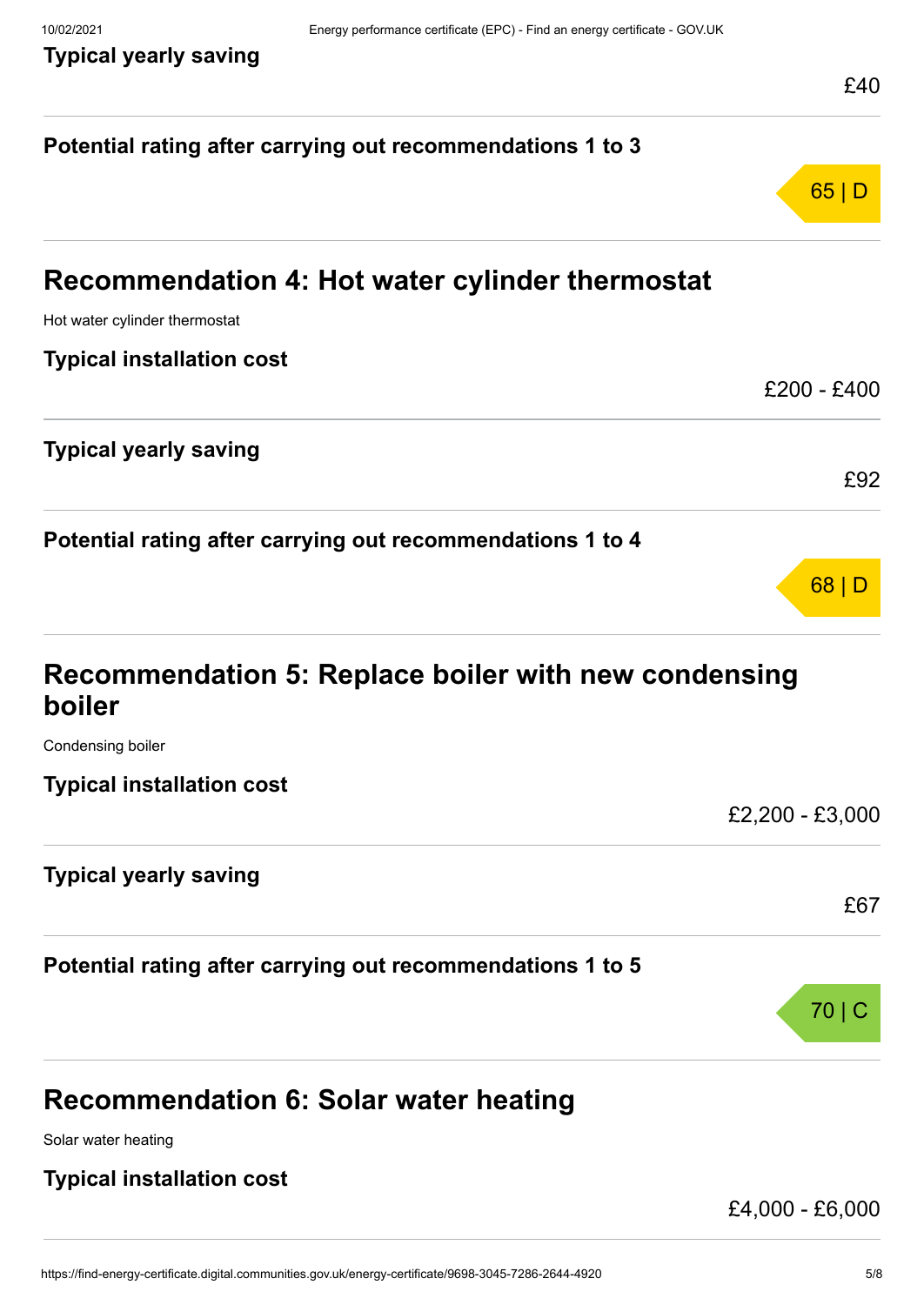| Potential rating after carrying out recommendations 1 to 6                                              |                   |
|---------------------------------------------------------------------------------------------------------|-------------------|
|                                                                                                         | $72 \mid C$       |
| Recommendation 7: Solar photovoltaic panels, 2.5 kWp                                                    |                   |
| Solar photovoltaic panels                                                                               |                   |
| <b>Typical installation cost</b>                                                                        |                   |
|                                                                                                         | £9,000 - £14,000  |
| <b>Typical yearly saving</b>                                                                            |                   |
|                                                                                                         | £243              |
| Potential rating after carrying out recommendations 1 to 7                                              |                   |
|                                                                                                         | 80 C              |
|                                                                                                         |                   |
| <b>Recommendation 8: Wind turbine</b>                                                                   |                   |
| Wind turbine                                                                                            |                   |
| <b>Typical installation cost</b>                                                                        |                   |
|                                                                                                         | $£1,500 - £4,000$ |
| <b>Typical yearly saving</b>                                                                            |                   |
|                                                                                                         | £86               |
| Potential rating after carrying out recommendations 1 to 8                                              |                   |
|                                                                                                         |                   |
|                                                                                                         | 83                |
|                                                                                                         |                   |
| <b>Paying for energy improvements</b>                                                                   |                   |
| Find energy grants and ways to save energy in your home. (https://www.gov.uk/improve-energy-efficiency) |                   |

**Estimated energy use and potential savings**

**Estimated yearly energy cost for this property**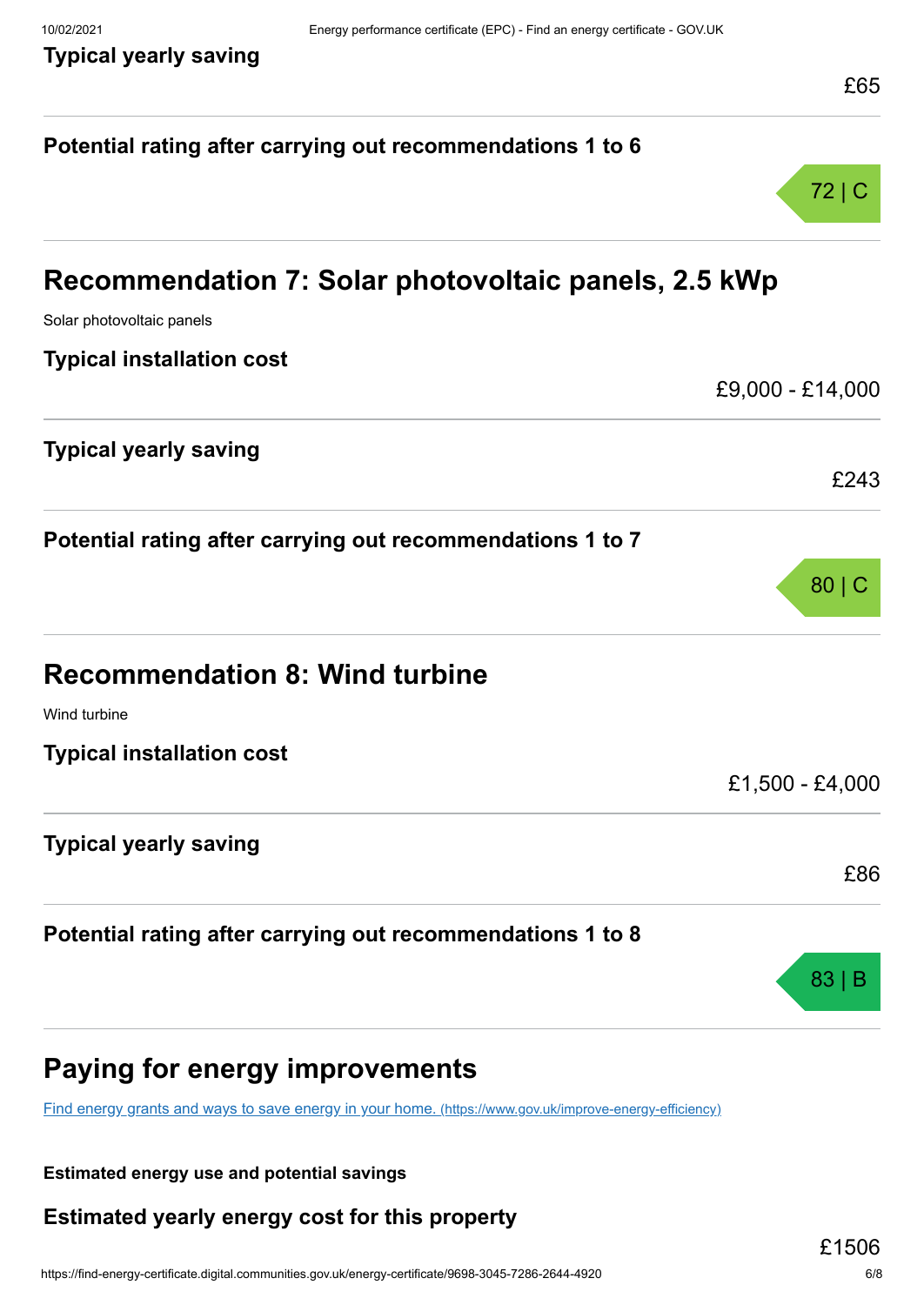#### **Potential saving**

The estimated cost shows how much the average household would spend in this property for heating, lighting and hot water. It is not based on how energy is used by the people living at the property.

The estimated saving is based on making all of the recommendations in [how to improve this property's energy performance.](#page-3-0)

For advice on how to reduce your energy bills visit Simple Energy Advice [\(https://www.simpleenergyadvice.org.uk/\)](https://www.simpleenergyadvice.org.uk/).

# **Heating use in this property**

Heating a property usually makes up the majority of energy costs.

#### **Estimated energy used to heat this property**

#### **Space heating**

13607 kWh per year

#### **Water heating**

3675 kWh per year

#### **Potential energy savings by installing insulation**

**Type of insulation Amount of energy saved** 

**Loft insulation** 2263 kWh per year

You might be able to receive Renewable Heat Incentive payments [\(https://www.gov.uk/domestic-renewable-heat-incentive\)](https://www.gov.uk/domestic-renewable-heat-incentive). This will help to reduce carbon emissions by replacing your existing heating system with one that generates renewable heat. The estimated energy required for space and water heating will form the basis of the payments.

#### **Contacting the assessor and accreditation scheme**

This EPC was created by a qualified energy assessor.

If you are unhappy about your property's energy assessment or certificate, you can complain to the assessor directly.

If you are still unhappy after contacting the assessor, you should contact the assessor's accreditation scheme.

Accreditation schemes are appointed by the government to ensure that assessors are qualified to carry out EPC assessments.

# **Assessor contact details**

#### **Assessor's name**

Lynda Bushell

#### **Telephone**

01267 267915